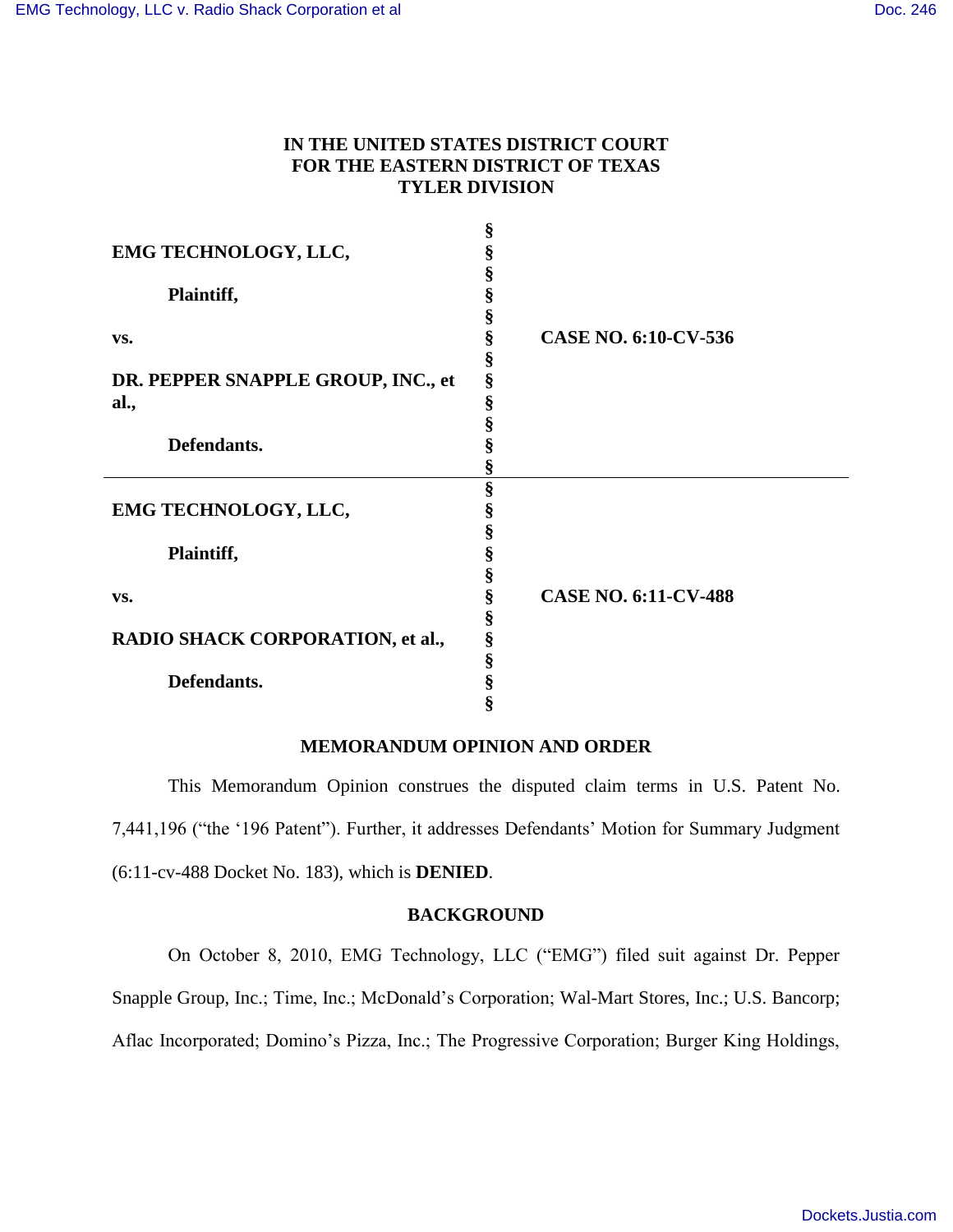Inc.; and TD Ameritrade Holding Corporation.<sup>1</sup> 6:10-cv-536, Docket No. 1. On September 14, 2011, EMG filed suit against Radio Shack Corporation; Ford Motor Company; The Allstate Corporation; Aetna, Inc.; Avis Budget Group, Inc.; Tiffany & Co.; Kohl's Corporation; Dick's Sporting Goods, Inc.; T. Rowe Price Group, Inc.; Liberty Mutual Holding Company, Inc.; SunTrust Banks, Inc.; MetLife, Inc.; and The Dun & Bradstreet Corporation.<sup>2</sup> 6:11-cv-488, Docket No. 1. Both suits involve allegations that the Defendants<sup>3</sup> infringe U.S. Patent No. 7,441,196 entitled "Apparatus and Method of Manipulating a Region on a Wireless Device Screen for Viewing, Zooming and Scrolling Internet Content." The earlier-filed suit also alleged infringement of U.S. Patent No. 7,020,845 ("the '845 Patent"), a related patent. However, the case has been stayed regarding the '845 Patent pending reexamination. *See* 6:10-cv-536 Docket No. 288. On March 29, 2012, the Court conducted a *Markman* hearing on the disputed '196 Patent claim terms. All disputed terms presented below are used in claims 25, 28, 29, 35, 57, 58, 59, 61, 67, 68, and 71 of the '196 Patent.

## **APPLICABLE LAW**

"It is a 'bedrock principle' of patent law that 'the claims of a patent define the invention to which the patentee is entitled the right to exclude.'" *Phillips v. AWH Corp.*, 415 F.3d 1303, 1312 (Fed. Cir. 2005) (en banc) (quoting *Innova/Pure Water Inc. v. Safari Water Filtration Sys., Inc.*, 381 F.3d 1111, 1115 (Fed. Cir. 2004)). In claim construction, courts examine the patent's intrinsic evidence to define the patented invention's scope. *See id.*; *C.R. Bard, Inc. v. U.S. Surgical Corp.*, 388 F.3d 858, 861 (Fed. Cir. 2004); *Bell Atl. Network Servs., Inc. v. Covad Commc'ns Group, Inc.*, 262 F.3d 1258, 1267 (Fed. Cir. 2001). This intrinsic evidence includes

 $\overline{a}$ 

 $1$  Only The Traveler's Indemnity Company (added via amended complaint) remains in the suit at this time.

<sup>&</sup>lt;sup>2</sup> Only Radio Shack Corporation; Aetna, Inc.; Avis Budget Group, Inc.; and The Dun & Bradstreet Corporation remain in the suit at this time.

 $3$  Defendants shall be used to denote the remaining defendants in both cases.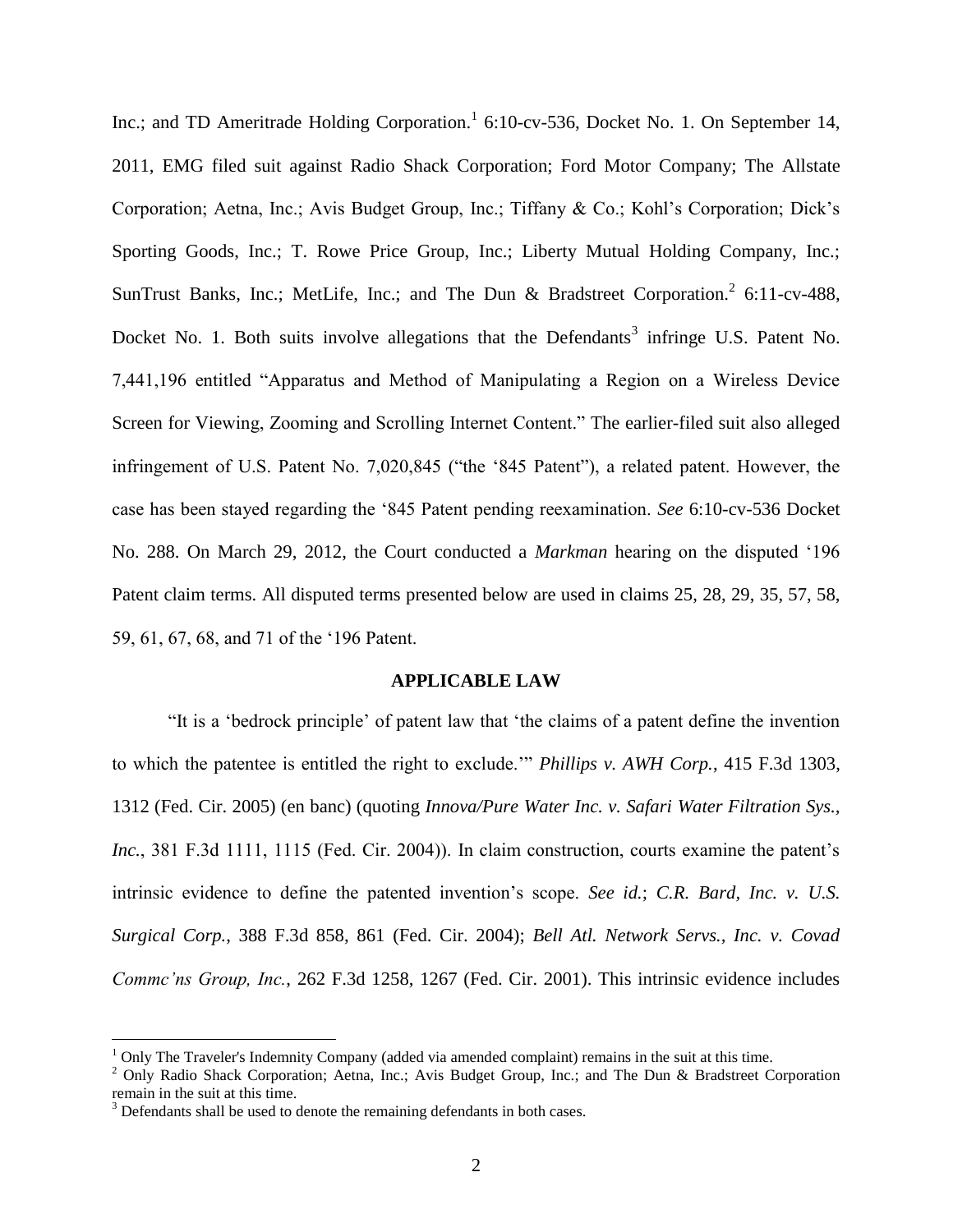the claims themselves, the specification, and the prosecution history. *See Phillips*, 415 F.3d at 1314; *C.R. Bard, Inc.*, 388 F.3d at 861. Courts give claim terms their ordinary and accustomed meaning as understood by one of ordinary skill in the art at the time of the invention in the context of the entire patent. *Phillips*, 415 F.3d at 1312–13; *Alloc, Inc. v. Int'l Trade Comm'n*, 342 F.3d 1361, 1368 (Fed. Cir. 2003).

The claims themselves provide substantial guidance in determining the meaning of particular claim terms. *Phillips*, 415 F.3d at 1314. First, a term's context in the asserted claim can be very instructive. *Id.* Other asserted or unasserted claims can also aid in determining the claim's meaning because claim terms are typically used consistently throughout the patent. *Id.* Differences among the claim terms can also assist in understanding a term's meaning. *Id.* For example, when a dependent claim adds a limitation to an independent claim, it is presumed that the independent claim does not include the limitation. *Id.* at 1314–15.

"[C]laims 'must be read in view of the specification, of which they are a part.'" *Id.* (quoting *Markman v. Westview Instruments, Inc.*, 52 F.3d 967, 979 (Fed. Cir. 1995) (en banc)). "[T]he specification 'is always highly relevant to the claim construction analysis. Usually, it is dispositive; it is the single best guide to the meaning of a disputed term.'" *Id.* (quoting *Vitronics Corp. v. Conceptronic, Inc.*, 90 F.3d 1576, 1582 (Fed. Cir. 1996)); *see also Teleflex, Inc. v. Ficosa N. Am. Corp.*, 299 F.3d 1313, 1325 (Fed. Cir. 2002). This is true because a patentee may define his own terms, give a claim term a different meaning than the term would otherwise possess, or disclaim or disavow the claim scope. *Phillips*, 415 F.3d at 1316. In these situations, the inventor's lexicography governs. *Id.* Also, the specification may resolve ambiguous claim terms "where the ordinary and accustomed meaning of the words used in the claims lack sufficient clarity to permit the scope of the claim to be ascertained from the words alone."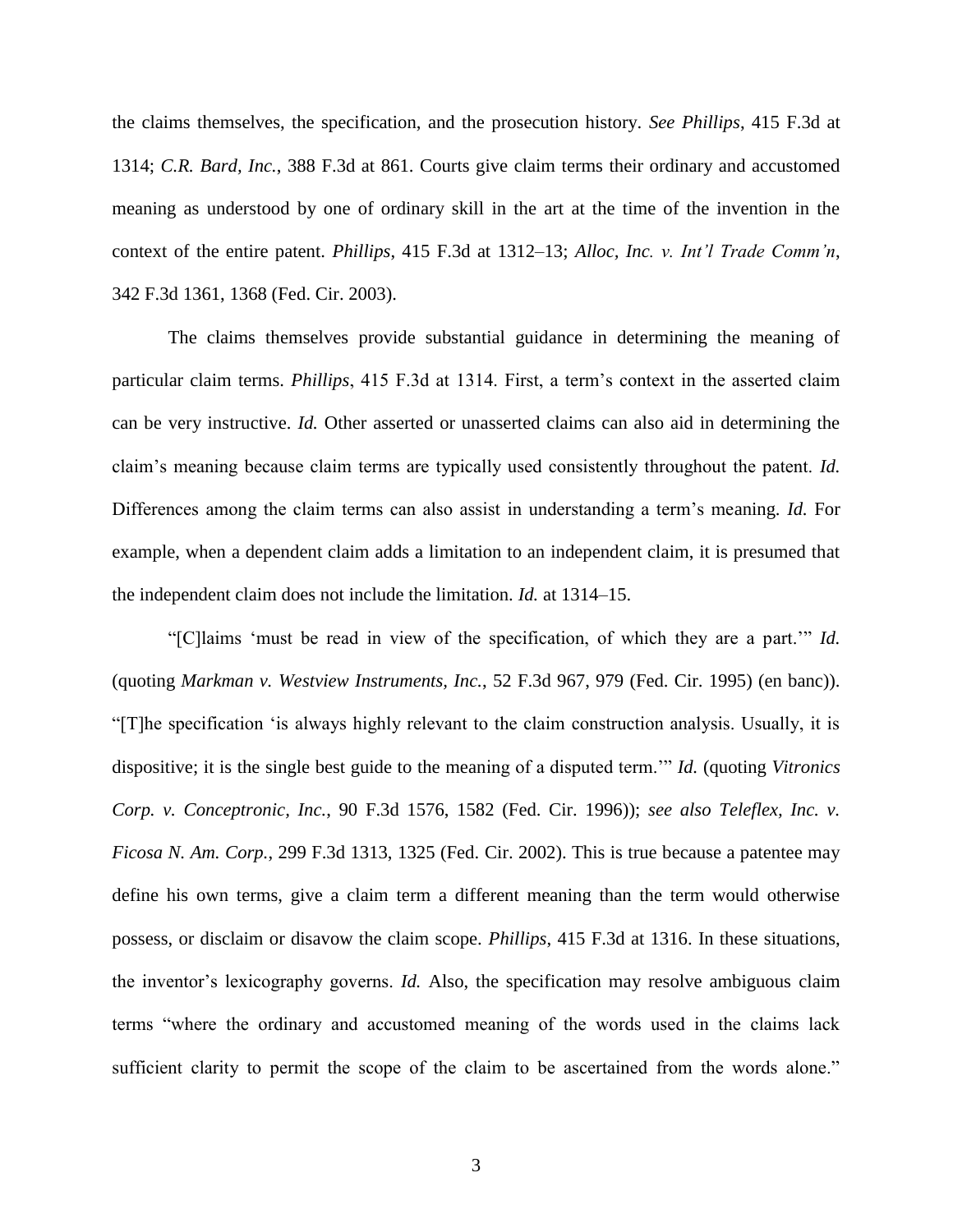*Teleflex, Inc.*, 299 F.3d at 1325. But, "'[a]lthough the specification may aid the court in interpreting the meaning of disputed claim language, particular embodiments and examples appearing in the specification will not generally be read into the claims.'" *Comark Commc'ns, Inc. v. Harris Corp.*, 156 F.3d 1182, 1187 (Fed. Cir. 1998) (quoting *Constant v. Advanced Micro-Devices, Inc.*, 848 F.2d 1560, 1571 (Fed. Cir. 1988)); *see also Phillips*, 415 F.3d at 1323. The prosecution history is another tool to supply the proper context for claim construction because a patent applicant may also define a term in prosecuting the patent. *Home Diagnostics, Inc., v. Lifescan, Inc.*, 381 F.3d 1352, 1356 (Fed. Cir. 2004) ("As in the case of the specification, a patent applicant may define a term in prosecuting a patent.").

Although extrinsic evidence can be useful, it is "'less significant than the intrinsic record in determining the legally operative meaning of claim language.'" *Phillips*, 415 F.3d at 1317 (quoting *C.R. Bard, Inc.*, 388 F.3d at 862). Technical dictionaries and treatises may help a court understand the underlying technology and the manner in which one skilled in the art might use claim terms, but technical dictionaries and treatises may provide definitions that are too broad or may not be indicative of how the term is used in the patent. *Id.* at 1318. Similarly, expert testimony may aid a court in understanding the underlying technology and determining the particular meaning of a term in the pertinent field, but an expert's conclusory, unsupported assertions as to a term's definition is entirely unhelpful to a court. *Id.* Generally, extrinsic evidence is "less reliable than the patent and its prosecution history in determining how to read claim terms." *Id.*

Defendants also contend that some claims at issue are invalid for indefiniteness. A claim is invalid under 35 U.S.C. § 112 ¶ 2 if it fails to particularly point out and distinctly claim the subject matter that the applicant regards as the invention. The party seeking to invalidate a claim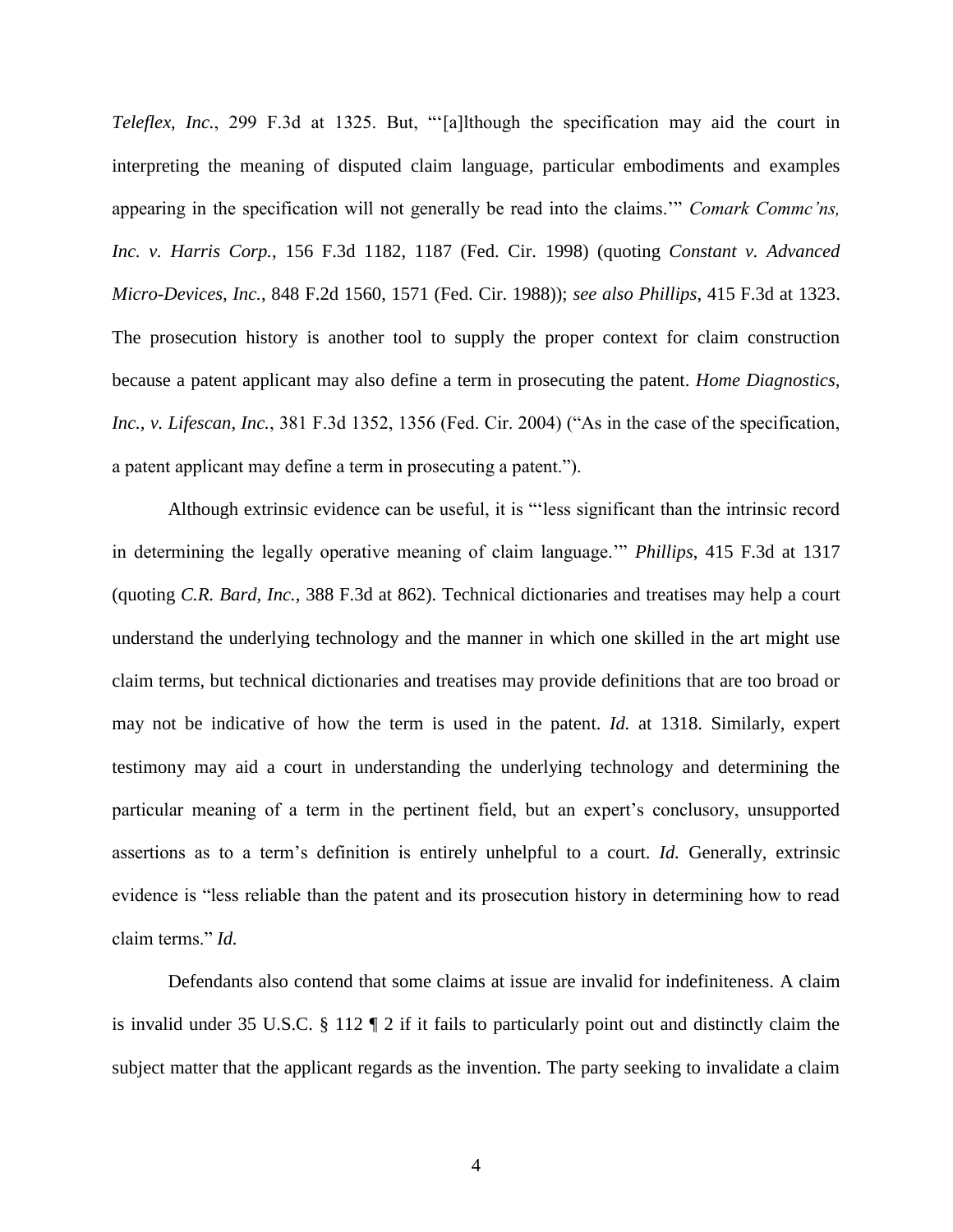under 35 U.S.C. § 112 ¶ 2 as indefinite must show by clear and convincing evidence that one skilled in the art would not understand the scope of the claim when read in light of the specification. *Intellectual Prop. Dev., Inc. v. UA-Columbia Cablevision of Westchester, Inc.*, 336 F.3d 1308, 1319 (Fed. Cir. 2003).

## **CLAIM TERMS**

## **webpage**

EMG proposes "a document on the world wide web." Defendants propose "a page with a URL on the world wide web."

Prior to the *Markman* hearing, Defendants altered their proposal to "a document with a URL on the world wide web." *See* Tr. *Markman* Hr'g 71, Mar. 29, 2012. Thus, the only remaining dispute at the hearing was whether a document on the world wide web had a URL. The parties ultimately agreed that a document on the world wide web has a URL. *See id.* at 77– 78. The parties also agreed that the limitation was not required in the construction because it would only confuse the jurors. *Id.* Having resolved the URL dispute, the parties effectively agreed that EMG's proposed construction was appropriate. *Id.*

Accordingly, the Court construes webpage as "a document on the world wide web" and further clarifies that a document on the world wide web has a URL.

#### **sister site**

EMG proposes "a website that is related to another website." Defendants propose "website that is related to a webpage and is at a discrete location from the webpage." The parties agree that a sister site is a website. Further, the parties agreed at the *Markman* hearing that a website is one or more webpages. Tr. *Markman* Hr'g 30–33, Mar. 29, 2012. The parties dispute (1) whether a sister site relates to a webpage or website and (2) whether the sister site is at a discrete location from the related website or webpage.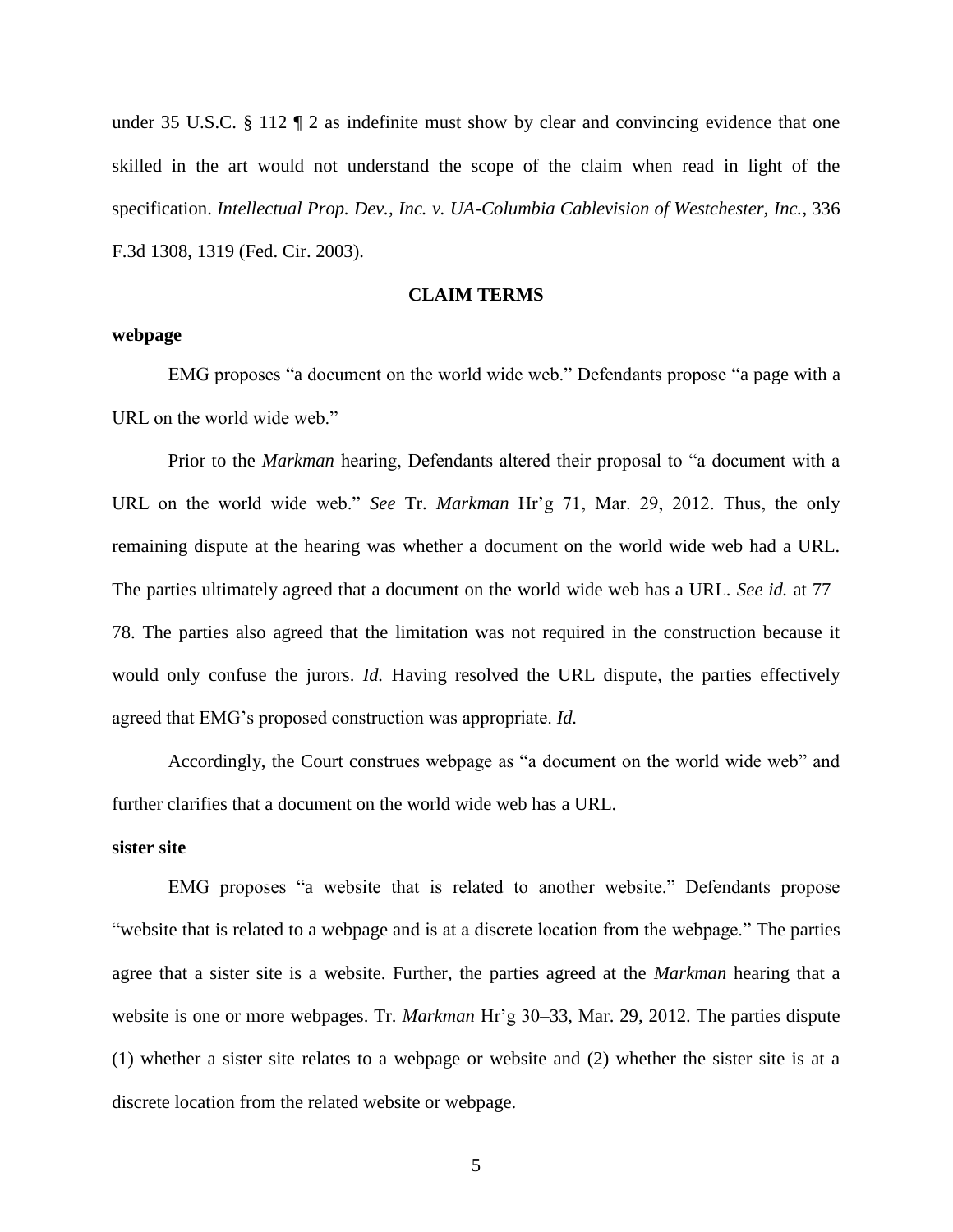## *Webpage vs. Website*

EMG argues that construing a sister site as relating to a webpage as opposed to a website misrepresents the context of the invention and would confuse the jury. EMG contends that the specification supports that a sister site is related to a website. *See* '196 Patent col. 2:56–57 ("Content partners may maintain a database of sister site web pages corresponding to the pages in the general use site."). Further, EMG argues that the term sister site itself implies that it is related to a site rather than a page.

Defendants note that the claims discuss sister site in terms of webpages, not websites. Thus, Defendants argue, a jury would be confused if sister site was related to a website, which is not mentioned in the claim language. Defendants further contend that EMG's statements during the prosecution of the related '845 Patent support their argument that a sister site is associated with a webpage: "[o]ne of ordinary skill in the art reading the claim in light of the specification would understand that the term 'sister site' refers to a document or application located on a network, including the Internet, that is related to the webpage that it is associated with." 6:10-cv-536 Docket No. 286 attach. 6, at 12 ('845 Prosecution History).

The specification indicates that a sister site is related to a website: "In one embodiment, the sister site is traditional HTML *pages* converted to a matrix format to permit matrix navigation." '196 Patent col. 2:52–54 (emphasis added). Further, as EMG highlighted, the specification envisions storing "sister site web pages corresponding to the pages in [a] general use site." *Id.* col. 2:56–57. Thus, a set of sister site webpages corresponds to a set of traditional site webpages. While a sister site may correspond to a webpage in the event that a website contains only a single webpage, a sister site should not always be so limited. One of skill in the art would understand a sister site, by its plain language and in light of the specification, to correspond to a website, which may contain one or more webpages.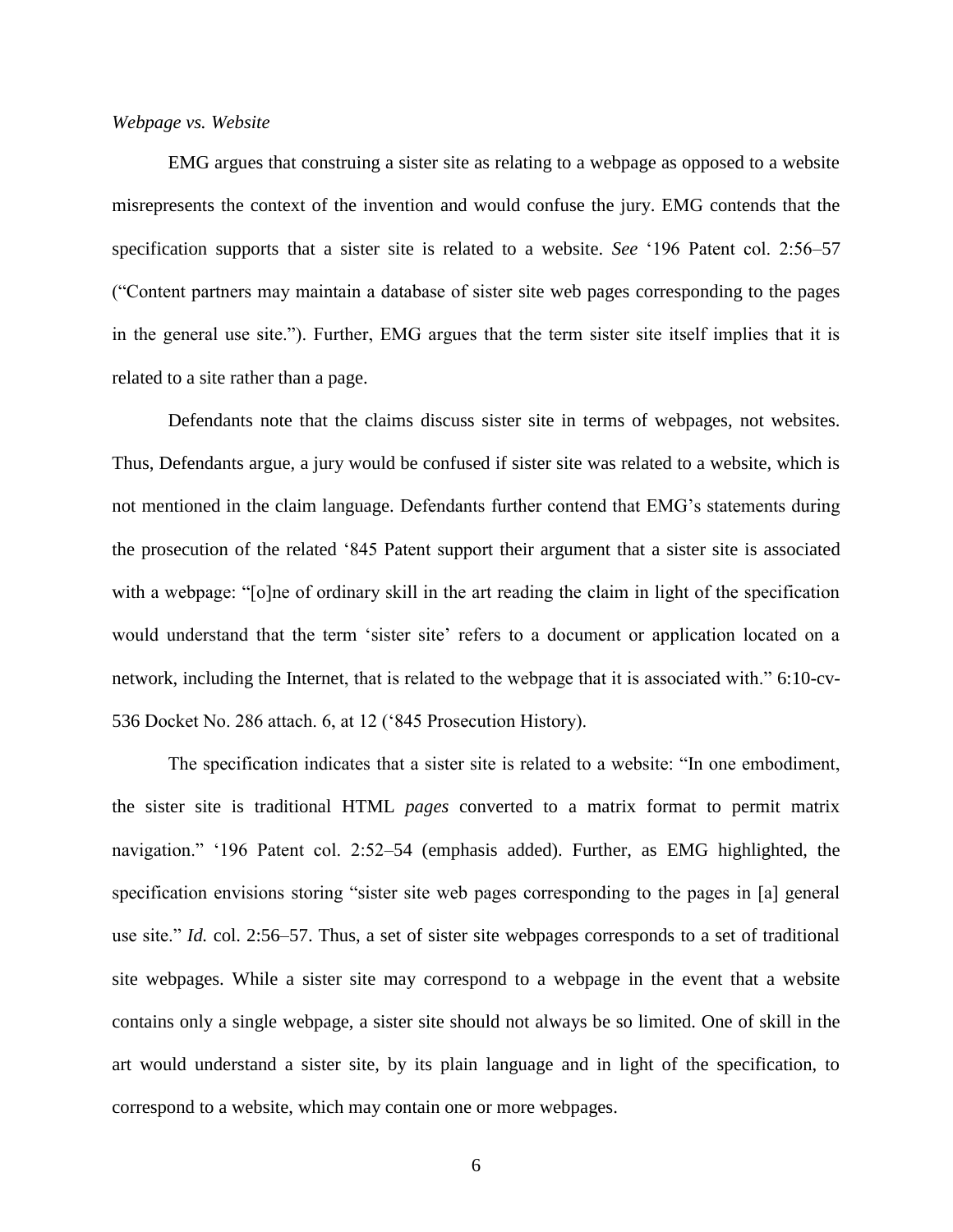## *Discrete Location*

Defendants seek to further limit a sister site to a website that is at a discrete location from its corresponding website based on the following statement from the prosecution history of the related '845 Patent: "a 'sister site' implies that it is a discrete location from the site with which it is a 'sister.'" 6:10-cv-536 Docket No. 286 attach. 3, at 12. The next statement provides context: "Thus, the navigation graph of Dolan cannot be characterized as a site or a sister site as it is not a site on a network itself, but rather a graphical representation of data in a navigation file." *Id.* at 12–13. These statements were made to distinguish Dolan, which involved a locally stored navigation file for a webpage or website. *See id.* at 12.

In distinguishing Dolan, EMG argued that Dolan failed to teach a sister site because the related navigation file was merely a locally stored file and thus not at a discrete location on the network. Thus, a sister site must be a site located on the network as opposed to a file that may only be accessed locally. Defendants do not dispute that a sister site is located on the network. Adding the "discrete location" limitation without further context would only confuse the issue. To the extent that Defendants argue that discrete location means that a sister site must be separate from its related site, "related to *another* website" conveys this idea clearly and succinctly.

For these reasons, the Court construes "sister site" as "a website that is related to another website."

#### **unique input**

EMG proposes "a single input that is sufficient to activate a single navigation option." Defendants propose "a separate input that actuates only one navigation option and that does not change function based on its position or movement relative to the screen."

7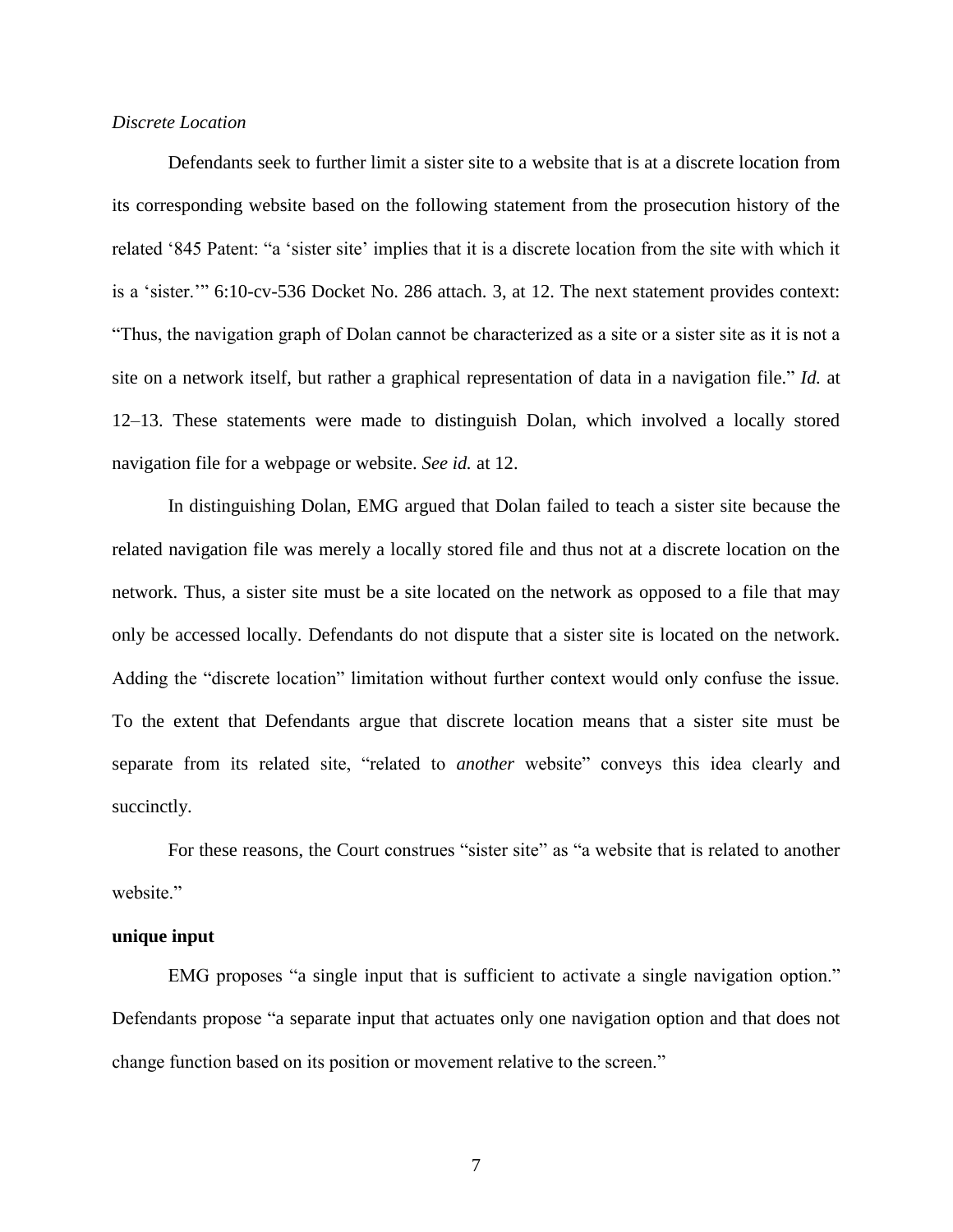The primary dispute between the parties pertains to the latter portion of Defendants' proposal: "that does not change function based on its position or movement relative to the screen." Defendants provide two reasons for the "no changed function" limitation. Defendants first contend that EMG's arguments to the U.S. Patent and Trademark Office ("PTO") distinguishing the Kaplan reference disavowed touchscreens. Defendants next contend that EMG's arguments to the PTO that the claims-at-issue do not cover mouse input devices also excludes touchscreens from their purview. EMG counters that it did not clearly disavow touchscreens during prosecution of the related patent applications.<sup>4</sup> EMG also argues that, while the claims do not cover mouse input devices, they do cover touchscreen devices.

When prosecuting a related patent—U.S. Patent No. 7,194,698 ("the '698 Patent")—the PTO initially rejected a set of claims based on the Kaplan reference. 6:10-cv-536 Docket No. 286 attach. 8. Original claim 39 of the '698 Patent application, which is representative of the claims that were rejected, covered: "A method comprising: generating a simplified navigation interface for web content; and displaying an advertisement through the simplified navigation interface, the advertisement to be selected based on the interaction of the user with the simplified navigation interface." 6:10-cv-536 Docket No. 286 attach. 7, at 5. The examiner found that "Kaplan teaches a method comprising generating a simplified navigation interface for web content and displaying an advertisement through the simplified navigation interface, the advertisement to be selected based on the interaction of the user with the simplified interface." 6:10-cv-536 Docket No. 286 attach. 8, at 3 (citations omitted). Thereafter, EMG had an interview with the examiner to discuss the rejected claims. The interview was summarized as follows: "The examiner and applicant discussed language for the claims to further describe that

 $\overline{a}$ 

<sup>&</sup>lt;sup>4</sup> The prosecution history at issue specifically relates to parent or grandparent applications of the '196 Patent, but both parties agree that it is applicable for interpreting the '196 Patent.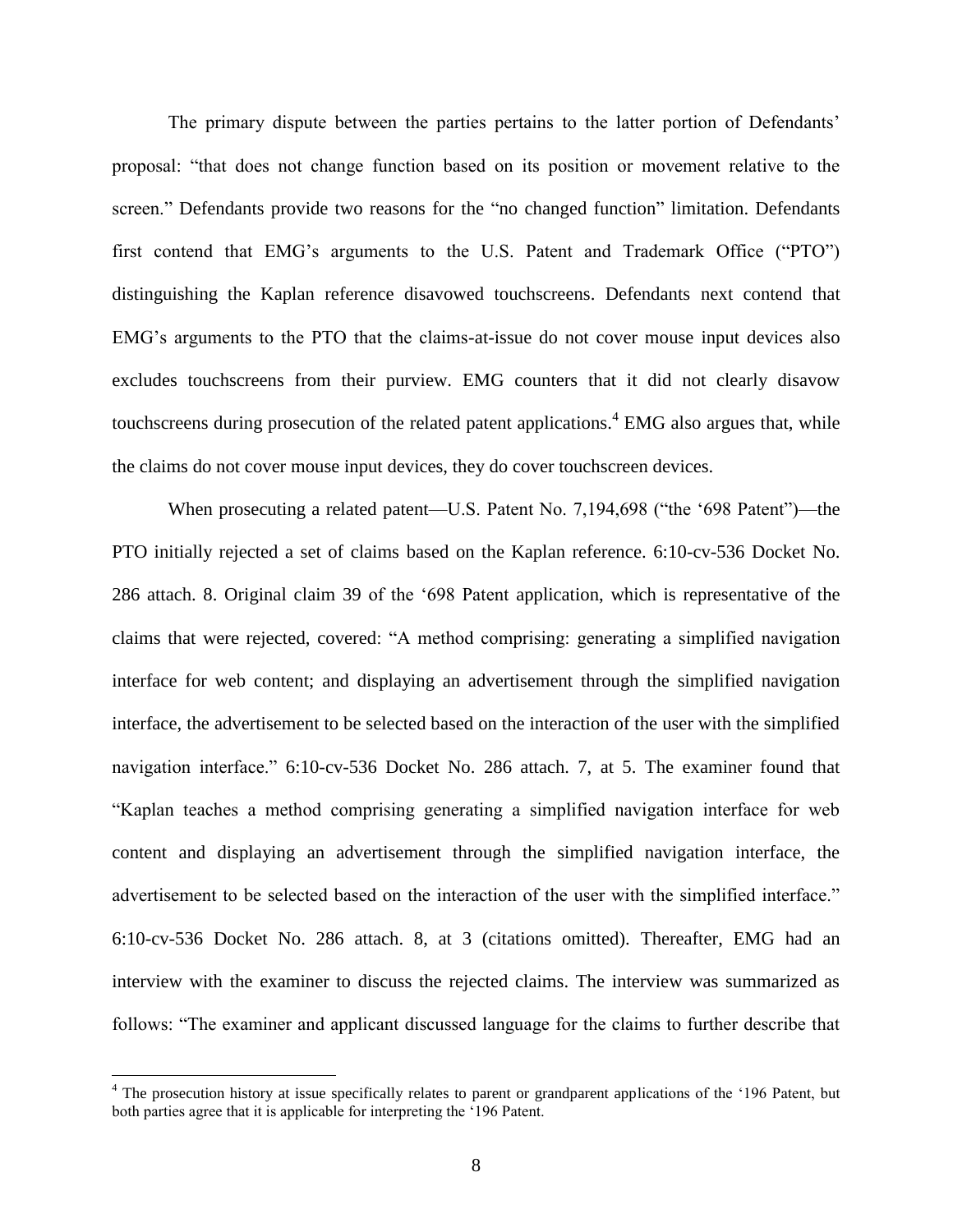the navigation interface comprises a plurality of cells arranged in a grid-like structure having a one to one mapping unique to a key press and wherein data is automatically displayed based on a user's selection history log." 6:10-cv-536 Docket No. 286 attach. 10. Thereafter, claim 39 was replaced with new claim 105, stating: "A method for interactive navigation comprising: displaying one or more advertisements on a display; receiving a user selection of a displayed advertisement; and displaying content accessed via the internet, wherein the displayed content is associated with the selected advertisement, and wherein the content accessed via the internet is formatted for navigation with unique inputs." Docket No. 286 attach. 11.

Neither the examiner nor the language of new claim 105 mentions touchscreens. Rather, the examiner focused on the fact that Kaplan taught a simplified navigation interface. At the interview, the applicant and examiner discussed new claim language to further limit the simplified navigation interface. New claim 105 clarified that the accessed content was "formatted for navigation with unique inputs." *Id.* EMG did not clearly disavow touchscreens; rather, it defined and limited the simplified navigation interface of the original claim 39.

EMG's introduction of "unique inputs" to distinguish Kaplan did make clear that unique inputs require a one-to-one mapping between the user input and the associated content. In its response submitting new claim 105 for consideration, EMG stated that "[c]ontent that is formatted for navigation with unique inputs has a *one-to-one unique mapping* to an input." 6:10 cv-536 Docket No. 280 attach. 13, at 14. Thus, there is a one-to-one mapping between a unique input and the content it is associated with. EMG's proposed construction, which only requires "a single input that is sufficient to activate a single navigation option," fails to capture this one-toone mapping. The input must activate "only one" navigation option. The language of Defendants' proposed construction captures this requirement.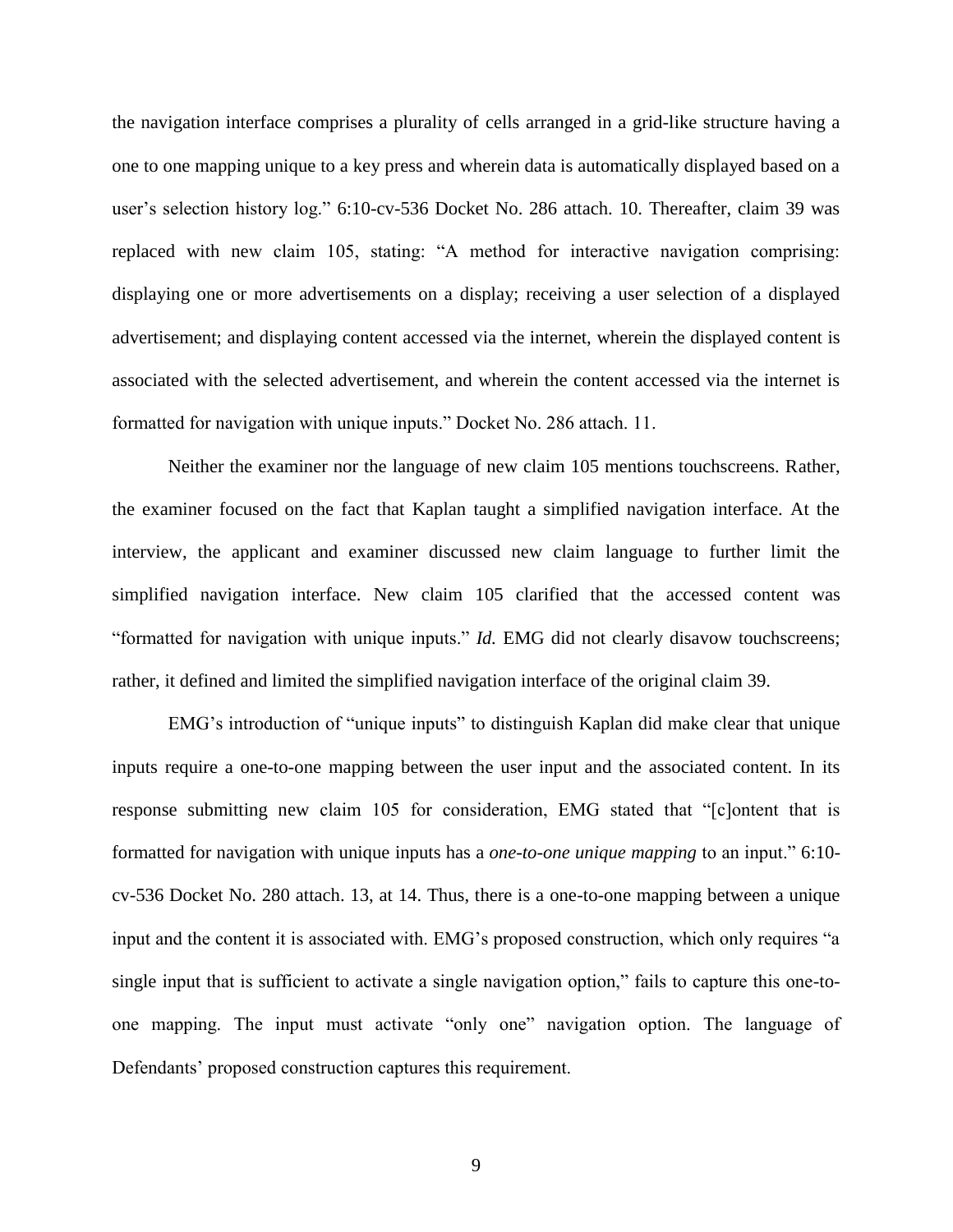Defendants also argue that arguments made to the PTO disavowing mouse input devices necessarily disavowed touchscreens. When prosecuting U.S. Patent No. 6,600,497 ("the '497 Patent")<sup>5</sup>, EMG explained that a mouse selection (i.e., using a mouse to select items on a screen) is not a unique input because "[a] mouse click is still a mouse click regardless of where positioned." 6:10-cv-536 Docket No. 280 attach. 15, at 4. Defendants argue that a mouse click and a touch on a touchscreen are essentially identical. However, a mouse click does not convey location; rather, the optical tracking light or trackball on the mouse conveys movement information for determining relative cursor location. A touch on a touchscreen is different; it simultaneously conveys the touch and the location of the touch. Thus, EMG's arguments that a mouse click is not a unique input do not disavow touchscreens as unique inputs. Because EMG has not disavowed touchscreens, Defendants' proposed no changed function limitation is not appropriate.

For these reasons, the Court construes "unique input" as "a separate input that actuates only one navigation option."

# **the [first/online] content reformatted from a web page in a hypertext markup language (HTML) format into an extensible markup language (XML) format to generate a sister site**

EMG proposes that no construction is necessary apart from construing the terms "webpage" and "sister site." Defendants propose "generating a sister site by converting the format of [first/on-line] content on a web page from hypertext markup language (HTML) format to extensible markup language (XML) format."

Defendants argue that "converting" is more understandable than "reformatting." Defendants cite a preferred embodiment description that uses the term "converting" to describe the reformatting from HTML to XML. *See* '196 Patent col. 2:52–59. However, the specification

 $\overline{a}$ 

 $<sup>5</sup>$  The '497 Patent is a grandparent to the '196 Patent.</sup>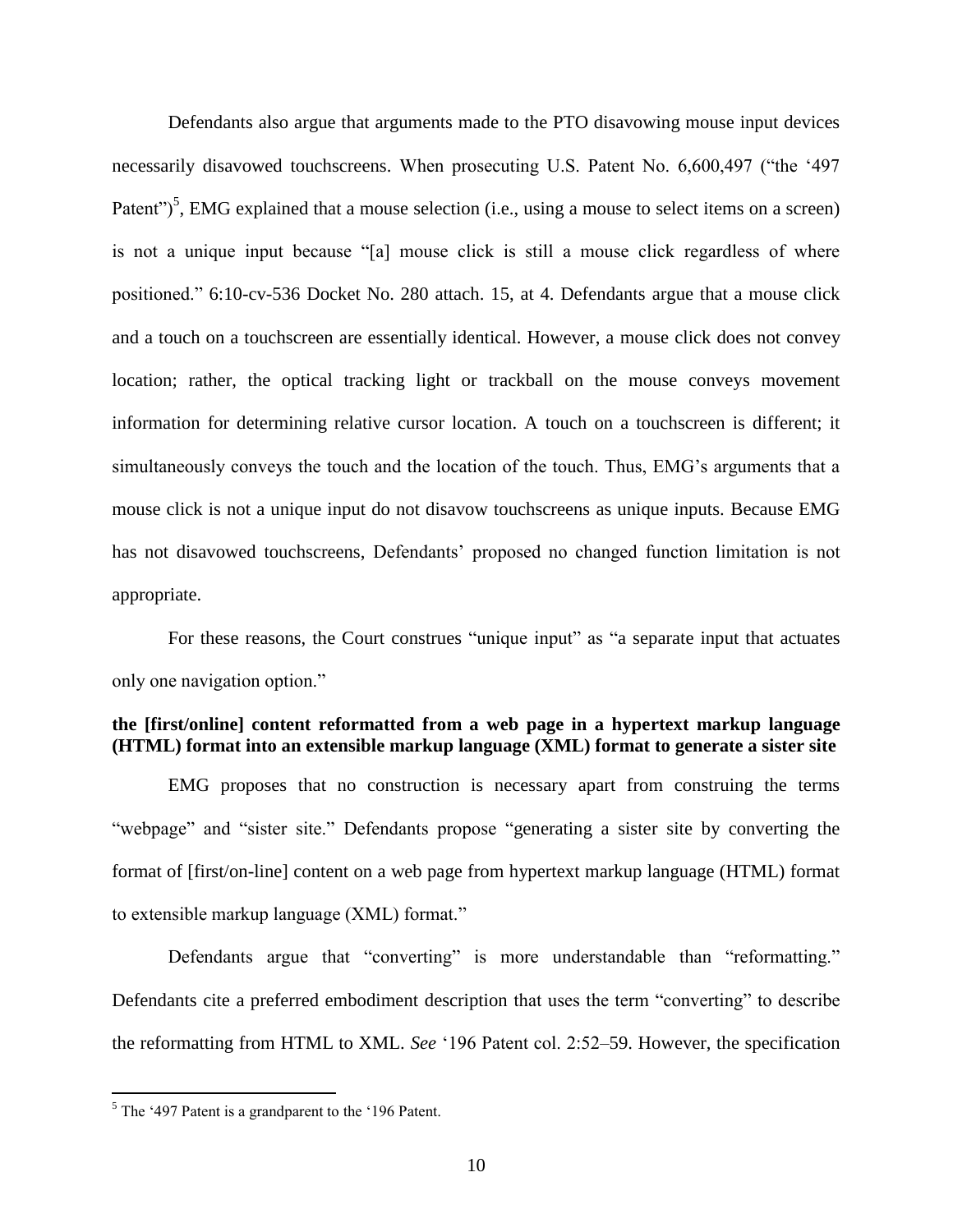uses several terms to convey that the web page in HTML format is reformatted to an XML format. *See, e.g.*, *id.* col. 3:21–37 (using the terms conversion, transcoded, reformatted, and applying a cascading style sheet to describe how HTML content is reformatted to XML). These terms would be understood by one of skill in the art to convey similar concepts. The claim language itself is clear, and Defendants proposed substitution of "convert" for "reformat" reflects a preference rather than an attempt to clarify. Further, Defendants' proposed reordering of the claim language is without basis. Their proposal is no more clear than the original language and, again, merely reflects preference.

For these reasons, this term does not require construction.

#### **displayed in a form of a two-dimensional layer of cells**

EMG proposes that no construction is necessary. Defendants propose "displayed in cells arranged in rows and columns." Defendants argue that a two-dimensional layer of cells is comprised of rows and columns. Defendants also oppose a construction that permits a single row or column of cells to meet the two-dimensional layer of cells limitation. EMG objects because Defendants' proposal incorporates a "rows and columns" limitation that is not present in the claims. Further, EMG objects to Defendants' suggestion that the proposed "rows and columns" must be evenly distributed.

Defendants implied at the *Markman* hearing that rows and columns must be evenly distributed (i.e., every row must have the same number of columns and vice versa). *See* Tr. *Markman* Hr'g 82, Mar. 29, 2012 (indicating that Figure 14 "has a two-dimensional layer of cells *in it*" (emphasis added)); *id.* (indicating that, in Figure 8, all cells are part of a two-dimensional layer). "Two-dimensional layer of cells" does not require evenly distributed rows and columns, as Defendants suggest. Further, EMG made clear at the *Markman* hearing that it was not taking the position that a single column or single row of cells meets the "two-dimensional layer of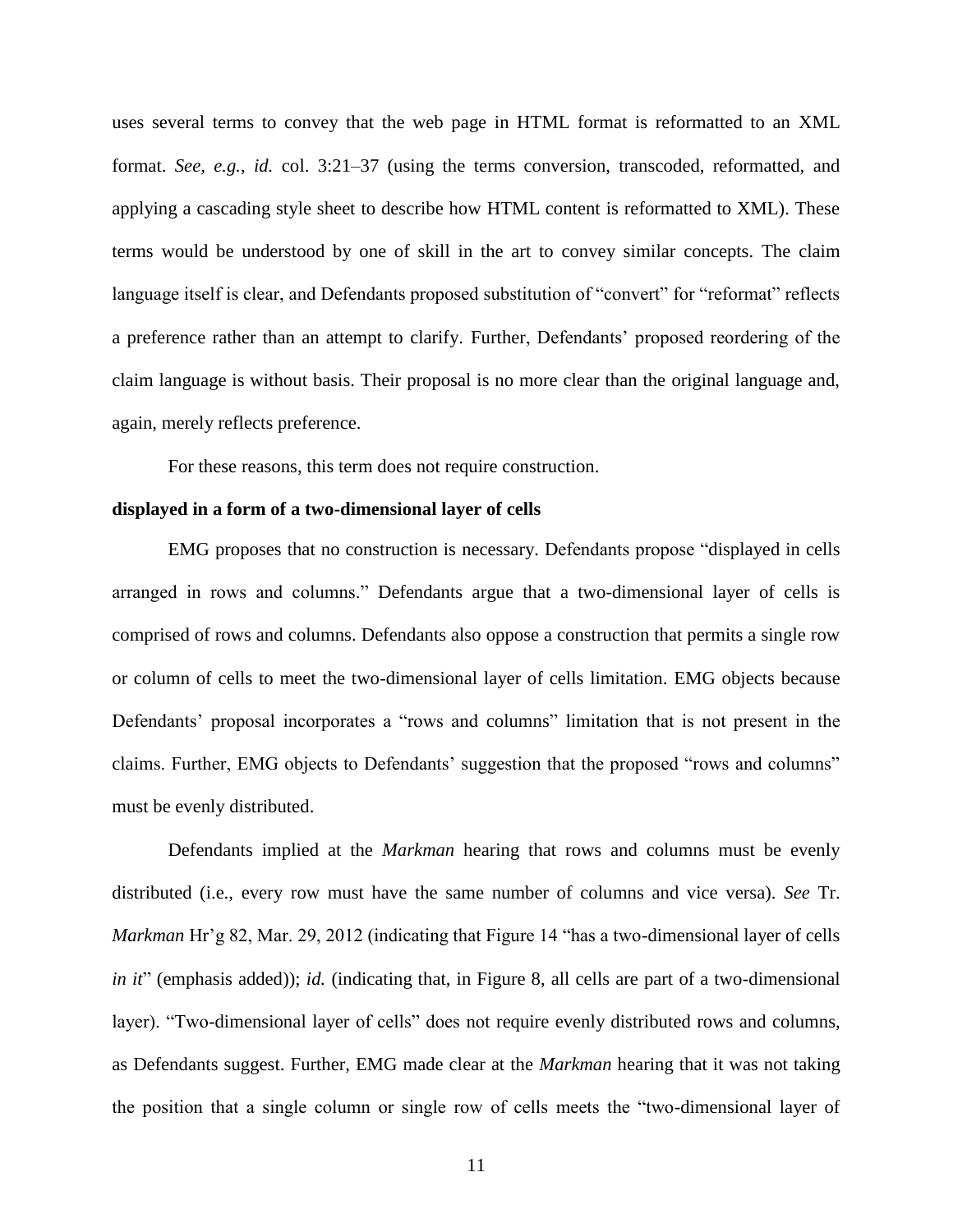cells" limitation. *Id.* at 80. The rows and columns limitations proposed by Defendants are not supported by the claim language or specification.

For these reasons, this term does not require construction.

# **manipulating a [region/selected region] of the screen for viewing and zooming and/or scrolling of the displayed on-line content**

EMG proposes that no construction is necessary. Defendants propose "viewing and zooming and/or scrolling only a portion of the screen containing the displayed on-line content." The primary dispute between the parties is whether a region can encompass the entire screen or must only be a portion of the screen.

EMG contends that a region may cover either a portion of the screen or the entire screen. EMG argues that the specification envisions a region that covers the entire screen. *See* '196 Patent col. 6:25–27 ("It is also within the scope of the invention to permit a user to increase the zoom of the focus region to exceed the physical [screen] space."). Finally, EMG contends that claim differentiation requires a construction that permits the manipulating limitation to apply to the screen rather than a selected region, pointing to claims 54 and 56. Claim 54, which depends from claim 25, states that "the screen includes individual regions adapted to be brought into focus and further adapted such that the on-line content can be manipulated within a selected one of the regions." *Id.* col. 14:38–41. Claim 56, which depends from claim 54, states that "the focused one of the regions is adapted to be zoomed and/or scrolled independently of other ones of the regions." *Id.* col. 14:46–48. EMG argues that claims 54 and 56 limit the manipulation to a portion of the screen; therefore, claim 25 should not be so limited.

Defendants respond that all of the preferred embodiments disclosed in the specification reveal situations where the screen is subdivided into regions. *See, e.g.*, *id.* cols. 3:2–11 (discussing how a page is segmented into multiple regions). Regarding claim differentiation,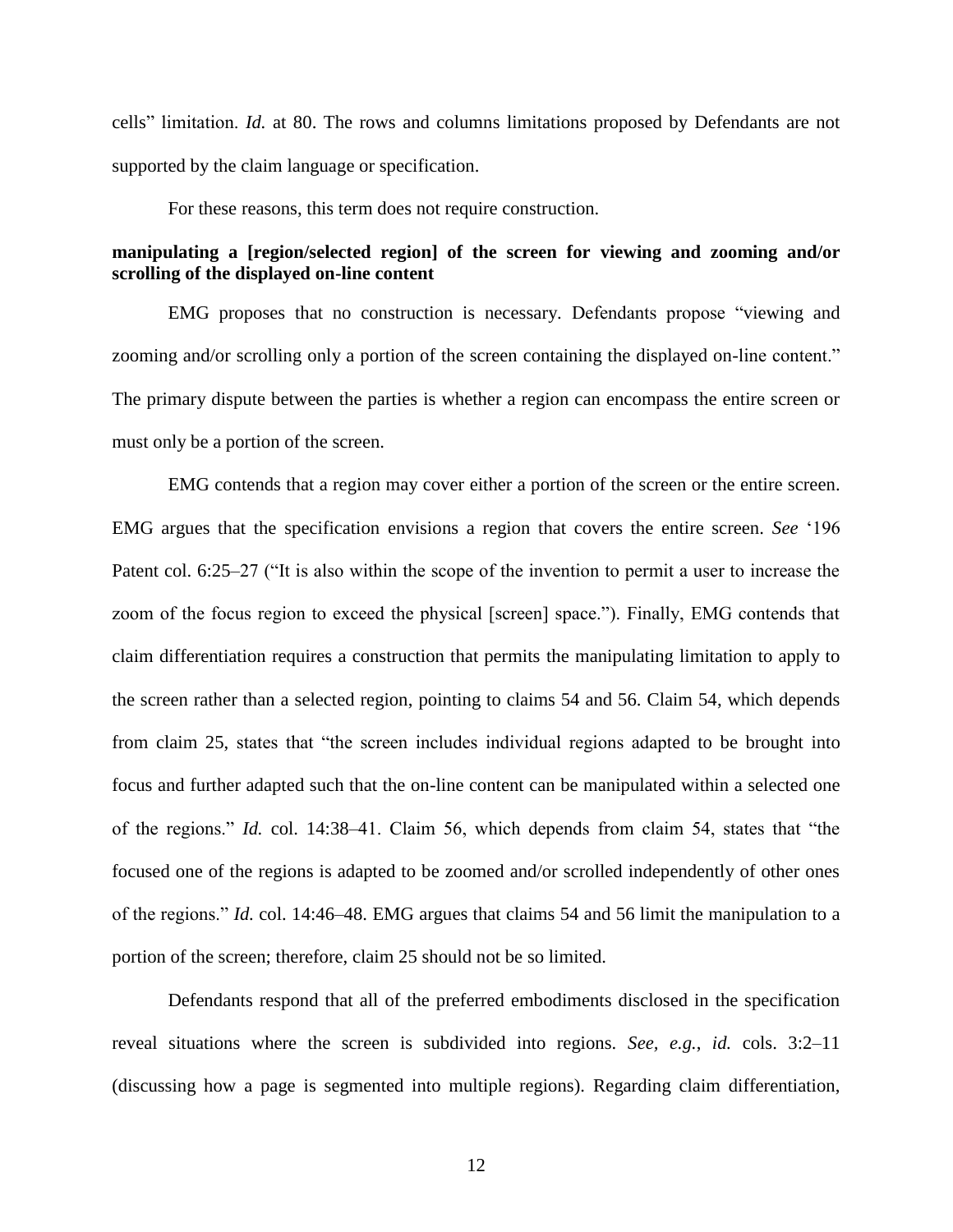Defendants argue that claims 54 and 56 do not specify that a region is only a portion of the screen and thus do not support EMG's arguments that a region can encompass the entire screen.

The invention permits navigation of traditional webpages on non-traditional devices with limited screen real estate. *See id.* col. 1:43–47 (summarizing the invention). This is done, in part, by dividing the screen into regions for manipulation (e.g., viewing, zooming, or scrolling). *See id.* cols. 2:61–3:11 (describing the mode and purpose of segmentation). Thus, a region may be a portion of a screen. The specification and claims, however, do not limit a region to only a portion of the screen. Claim 58 is instructive and states in relevant part:

A machine readable medium having instructions stored therein, which when executed cause a machine to perform a set of operations comprising:

- displaying on-line content accessed via the Internet . . . ;
- receiving a user selection of one of the navigation options;
- forwarding the selected navigation option across the internet to a server providing the simplified navigation interface;
- receiving a next deeper navigation layer of the simplified navigation interface corresponding to the selected navigation option; and
- manipulating a region of the screen for viewing and zooming and/or scrolling of the displayed on-line content.

*Id.* cols. 14:54–15:17. The claim covers displaying content, presumably on the screen, and also manipulating a region of the screen for viewing, zooming, or scrolling. The claim does not limit the region for manipulation to only a part of the screen. The specification reveals an architecture where users can drill down from general, high-level content to specific, detailed content. *See id.* col. 7:46–49. Accordingly, the "final" level of detail may yield a region of on-line content for manipulation (i.e., viewing, zooming, or scrolling) that covers the entire screen. Accordingly, a region is not limited, as Defendants suggest, to a portion of the screen, and Defendants' proposed construction is overly limiting.

For these reasons, the term does not require construction.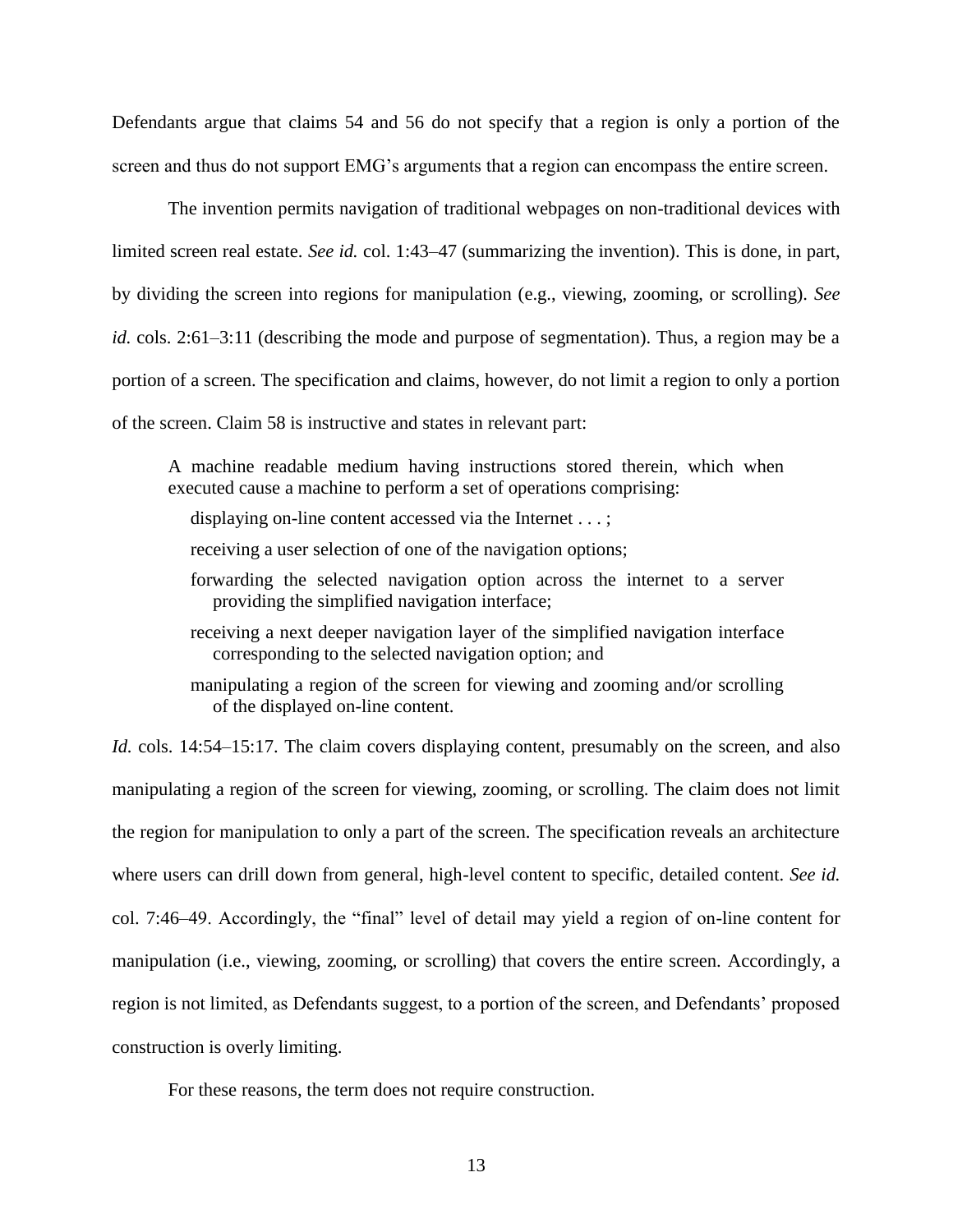## **simplified navigation interface**

Defendants argue that the term "simplified navigation interface" is indefinite under § 112 ¶ 2. *See* 6:11-cv-488 Docket No. 183 (motion for summary judgment). EMG argues that the term is amenable to construction and proposes "an interface that simplifies navigation of a web page and is provided by a sister site." At the *Markman* hearing, Defendants provided the following proposal in the event the Court finds the term amenable to construction: "an interface through which the content of the web page is divided into separate regions and displayed by a sister site so that the user can first select a region to focus on and then select a link within that region to actuate." Tr. *Markman* Hr'g 15, Mar. 29, 2012.

Defendants contend that "simplified navigation interface" is a subjective term and is not amenable to construction because it lacks an objective basis for interpretation. Defendants highlight that EMG admitted the term is a relative one during reexamination of the '196 Patent. *See* 6:11-cv-488 Docket No. 183 attach. 5, at 6 ("As a term of degree, the terminology 'simplified' is relative claim terminology."). Defendants argue that there is no objective standard for measuring whether a navigation interface is *simplified*.

EMG first argues that the Board of Patent Appeals and Interferences ("BPAI") inherently considered this issue when it reversed the PTO's finding that the '845 Patent application was obvious. EMG also contends that the plain language of the claims, in light of the specification, provide sufficient meaning for the term "simplified navigation interface." EMG notes that the specification gives examples of a simplified navigation interface: Figure 2A shows a traditional web page and Figure 2B shows a simplified navigation interface for that site. *See also* '196 Patent col. 2:49–52 ("As used herein, 'sister site' is deemed to mean a site that provides for navigation of the site using a simplified navigation system, *such as matrix navigation described in more detail below*." (emphasis added)).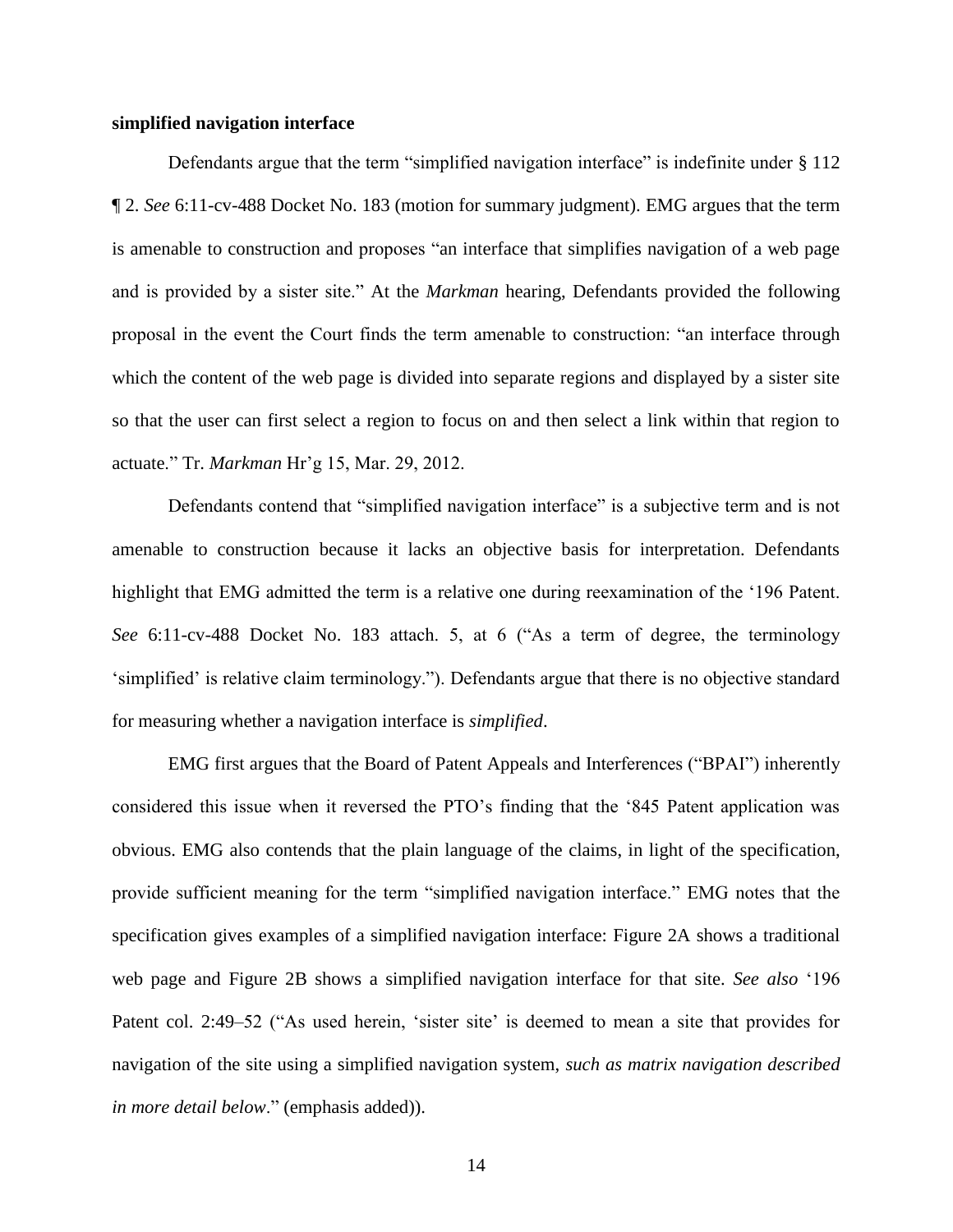As the BPAI recognized, the navigation interface is simplified with respect to the original webpage or website for which the sister site was created. *See* 6:11-cv-488 Docket No. 183 attach. 15, at 9 ("[T]he claim does require that the sister site provides the simplified navigation interface *for the web page*." (emphasis added)). Defendants argue that, even given this frame of reference, the term is subjective and one user's notion of "simplified" may be different from another user's. However, the claims themselves provide the requisite guidance for determining whether a related interface for a webpage or website is a "simplified navigation interface." Claim 58 is representative and explains that "the web page [is] reformatted to be displayed and navigable through a simplified navigation interface . . . ." '196 Patent col. 14:62–63. The claim further describes the simplified navigation interface:

. . . the simplified navigation interface displayed in a form of two-dimensional layer of cells from a plurality of layers and a plurality of cells, the twodimensional layer in a form of navigation matrix, each cell is a division of a screen and exclusive to a separate single navigation option associated with a specific unique input, the on-line content formatted to be displayed in one or more of the plurality of cells and formatted to be selected for navigation by one or more of the unique inputs, navigation options to change between layers of the simplified navigation interface from general to more specific in each deeper layer . . . .

*Id.* cols. 14:64–15:8. Thus, the claims specifically describe the manner in which a navigation interface is simplified: (1) the interface is displayed in a two-dimensional layer of cells in a form of navigation matrix; and (2) each cell is a division of the screen and maps to a unique input. Further, the interface may be comprised of multiple layers where each child layer captures more specific information than the parent layer. As EMG explained, the specification provides examples of simplified navigation interfaces for the website shown in Figure 2A.

The instant case is different from *Datamize LLC v. Plumtree Software, Inc.*, 417 F.3d 1342 (Fed. Cir. 2005), which is cited by Defendants. There, the Federal Circuit affirmed that the term "aesthetically pleasing" used to describe the look and feel of an interface was indefinite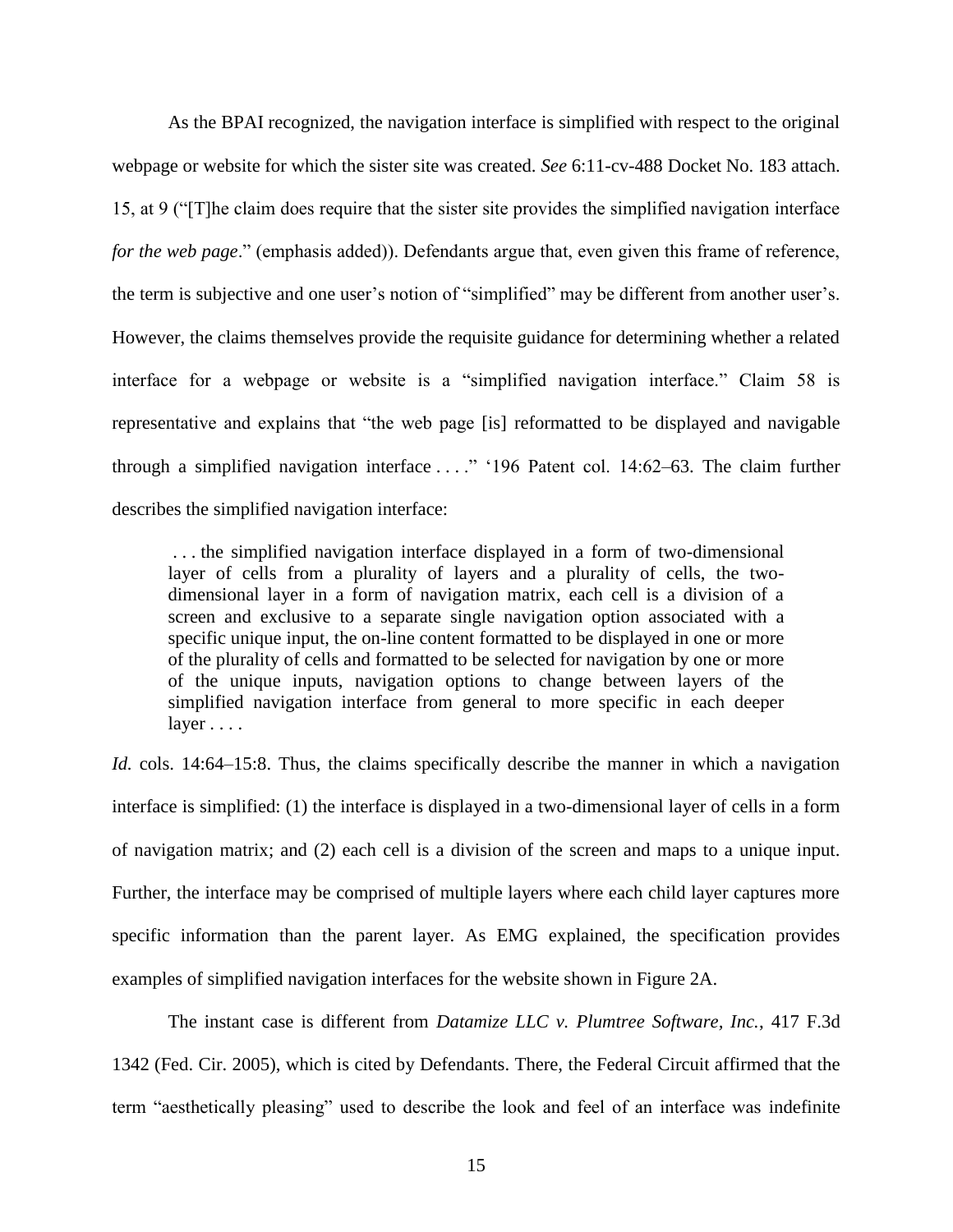because the claims—though they identified the elements that were aesthetically pleasing—failed to provide guidance on what aesthetically pleasing meant. *See Datamize*, 417 F.3d at 1349, 1356. Here, the claims provide specific guidance on how a simplified navigation interface is derived from a traditional website. A simplified navigation interface is related to a specific website and is organized in a manner dictated by the language of the claims. One of skill in the art, in light of the specification and claim language, would the meaning and scope of the term "simplified navigation interface."

For these reasons, the term "simplified navigation interface" is not insolubly ambiguous. Further, the term does not require construction because the claim language itself provides sufficient context and definition for the term.

## **CONCLUSION**

For the foregoing reasons, the Court interprets the claim language in this case in the manner set forth above, and Defendants' Motion for Summary Judgment (6:11-cv-488 Docket No. 183) is **DENIED**. For ease of reference, the Court's claim interpretations are set forth in a table in Appendix A.

 $\overbrace{\phantom{aaaaaaa}}$ So ORDERED and SIGNED this 7th day of August, 2012.<br>
UNITED STATES DISTRICT JUDGE

**LEONARD DAVIS**